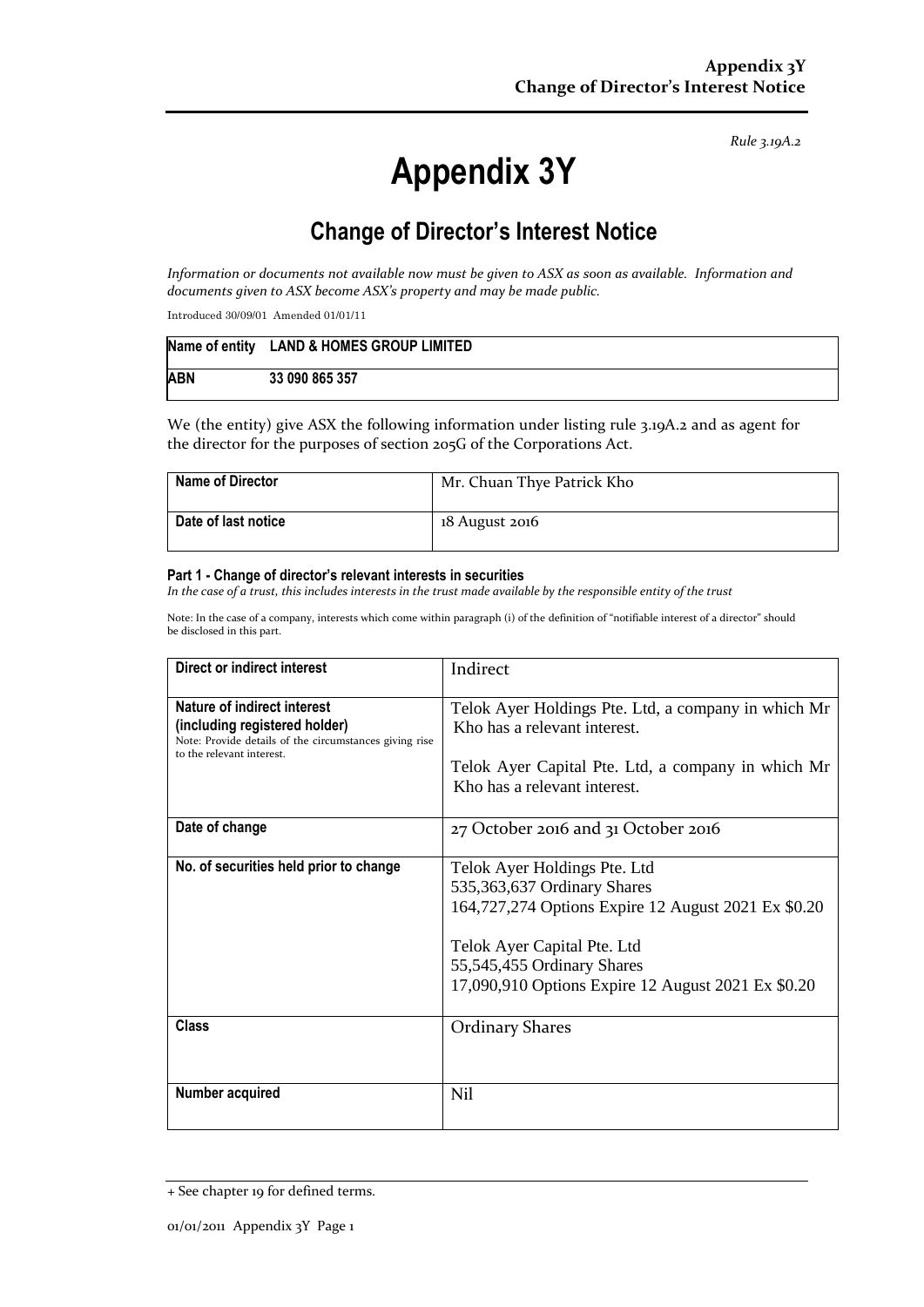| Number disposed                                                                                              | Telok Ayer Holdings Pte. Ltd                        |  |
|--------------------------------------------------------------------------------------------------------------|-----------------------------------------------------|--|
|                                                                                                              | 82,363,637 Ordinary Shares                          |  |
|                                                                                                              | Telok Ayer Capital Pte. Ltd                         |  |
|                                                                                                              | 5,386,363 Ordinary Shares                           |  |
|                                                                                                              |                                                     |  |
| <b>Value/Consideration</b><br>Note: If consideration is non-cash, provide details and<br>estimated valuation | \$0.05 per share.                                   |  |
| No. of securities held after change                                                                          | Telok Ayer Holdings Pte. Ltd                        |  |
|                                                                                                              | 453,000,000 Ordinary Shares                         |  |
|                                                                                                              | 164,727,274 Options Expire 12 August 2021 Ex \$0.20 |  |
|                                                                                                              | Telok Ayer Capital Pte. Ltd                         |  |
|                                                                                                              | 50,159,092 Ordinary Shares                          |  |
|                                                                                                              | 17,090,910 Options Expire 12 August 2021 Ex \$0.20  |  |
|                                                                                                              |                                                     |  |
| Nature of change<br>Example: on-market trade, off-market trade, exercise                                     | <b>Off-Market Transfers</b>                         |  |
| of options, issue of securities under dividend<br>reinvestment plan, participation in buy-back               |                                                     |  |
|                                                                                                              |                                                     |  |
|                                                                                                              |                                                     |  |

### **Part 2 – Change of director's interests in contracts**

Note: In the case of a company, interests which come within paragraph (ii) of the definition of "notifiable interest of a director" should be disclosed in this part.

| <b>Detail of contract</b>                                                                       |  |
|-------------------------------------------------------------------------------------------------|--|
| <b>Nature of interest</b>                                                                       |  |
| Name of registered holder                                                                       |  |
| (if issued securities)                                                                          |  |
| Date of change                                                                                  |  |
| No. and class of securities to which                                                            |  |
| interest related prior to change                                                                |  |
| Note: Details are only required for a contract in<br>relation to which the interest has changed |  |
| Interest acquired                                                                               |  |
|                                                                                                 |  |
| Interest disposed                                                                               |  |
| <b>Value/Consideration</b>                                                                      |  |
| Note: If consideration is non-cash, provide details<br>and an estimated valuation               |  |
| Interest after change                                                                           |  |
|                                                                                                 |  |

<sup>+</sup> See chapter 19 for defined terms.